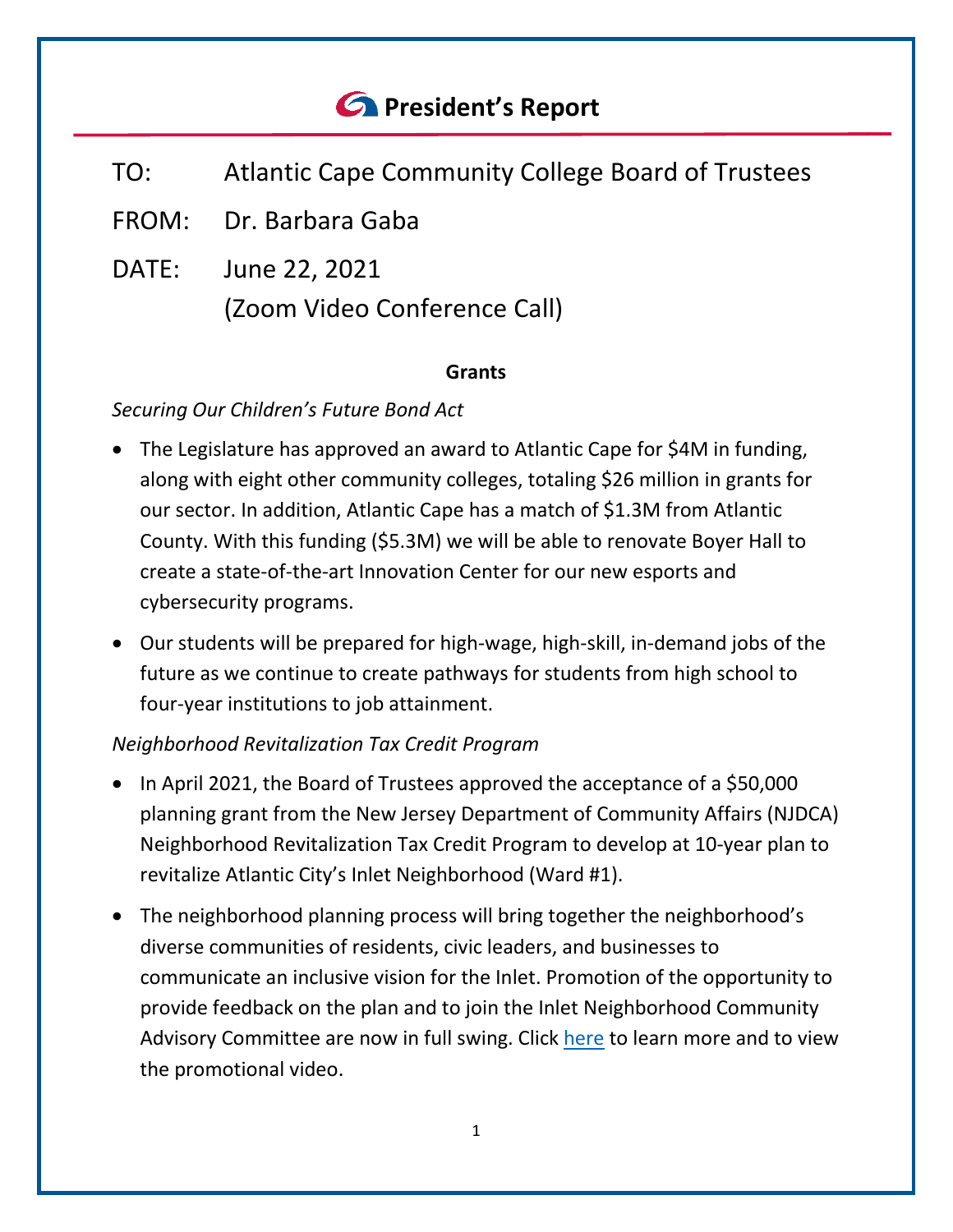### **Virtual Graduation**

• The Virtual Graduation aired on June 9 and is available to view any time on the college's YouTube channel. There have been over 2,642 views of the virtual graduation to date - more than the 1,700 views from last year's Virtual Graduation.

### **Academic Affairs**

- Atlantic Cape signed a new partnership agreement with Stockton University for a 2+3 AS/BS/MBA program in Business Administration. Upon completion of the Associate in Science degree, students would seamlessly transfer to Stockton's Dual BS/MBA program. The program will prepare students for professional careers in business. A formal signing ceremony is scheduled for July 27.
- Atlantic Cape submitted the first part of the application process to the State Board of Nursing for transitioning the LPN Program from ACIT to Atlantic Cape.
- The Nursing Program will admit 99 new students in the Fall. This included 14 LPN and 85 new admissions. The total number of students in the Nursing Program will be 226 for next year.
- The Advisory Boards for the Communications, sUAS (Drones) Field Technician, and Computer Science/OST programs met recently. The Advisory Boards are comprised of diverse groups of educational partners and leaders from local businesses and industries. They provide valuable input that helps ensure the college's programming continues to meet our community's needs.

### **Community Relations**

• Victor Moreno, Community Outreach Manager, and Karen McCormick, Assistant Director, Grant Program Operations, conducted a virtual presentation to Recovery Court Probation Officers in Atlantic County on May 18, 2021. College information that was shared with probation officers included academic programs and resources for program participants, as well as eligibility requirements for the new Atlantic City Works Training Program available to Atlantic City residents and casino employees.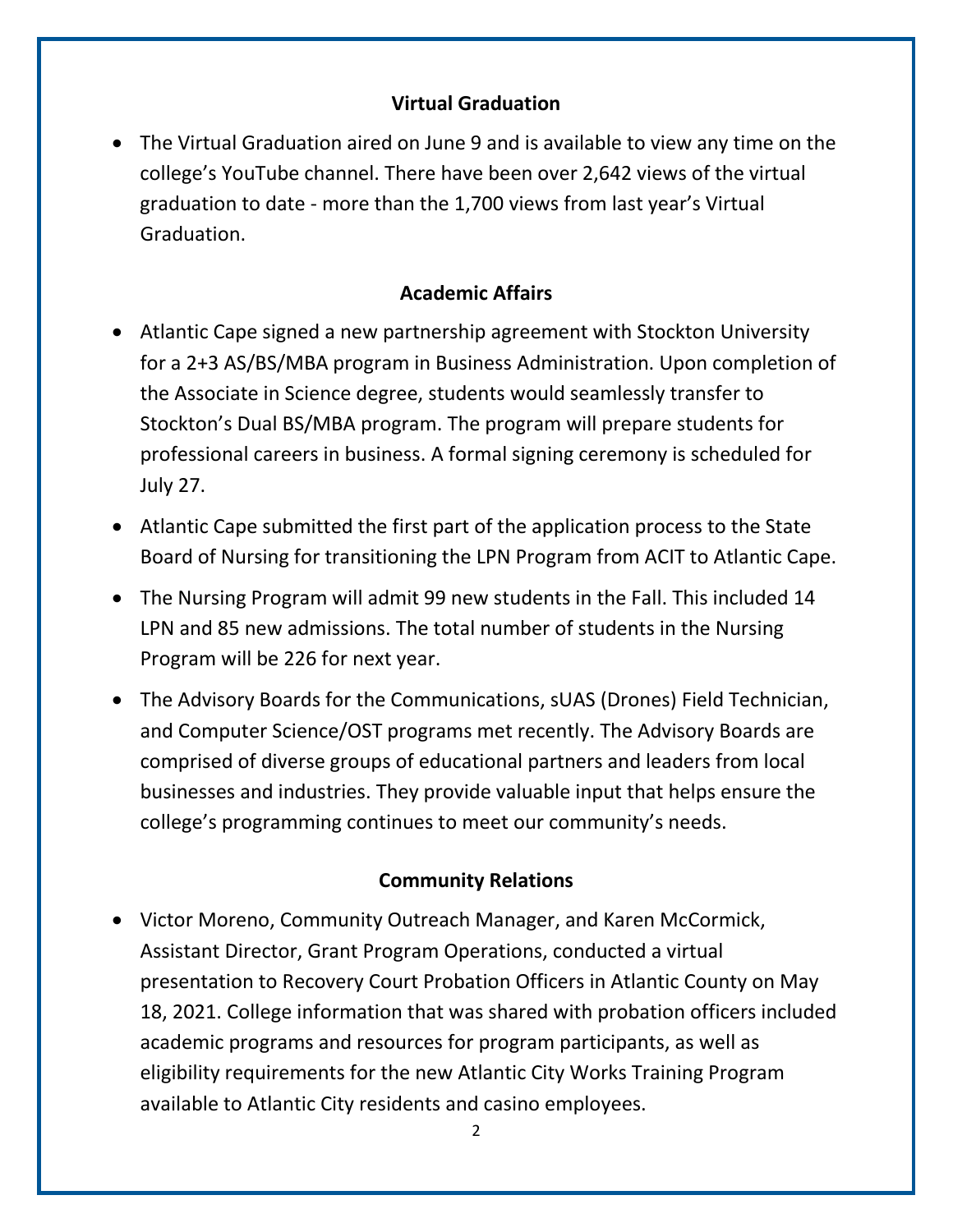- Atlantic Cape hosted the Mexican Consulate on May 22-23, 2021 at the Worthington Atlantic City Campus. The Mexican Consulate of Philadelphia provided service to 350 nationals who reside in the Atlantic City and the South Jersey area with passports and consular identification. The Admissions department had a bi-lingual representative to provide college information and resources.
- Atlantic Cape sponsored a Supporting NJ Dreamers "DACA Hybrid Information Session" at the Worthington Atlantic City Campus on May 24, 2021. This session was presented by the NJ Consortium for Immigrant Children in partnership with the Hispanic Association of Atlantic County (HAAC) and Latino Motion. Online engagement reached over 2,000 viewers and attendance of 15 individuals in-person. Click [here](https://www.facebook.com/HAACNJ/videos/189929609560461) to view the DACA information video.
- Victor Moreno, Community Outreach Manager, conducted three individual virtual presentations to Recovery Court program participants on May 25, 2021. He shared information regarding the new Atlantic City Works training program funded by the Casino Reinvestment Development Authority (CRDA) for those who may be eligible.
- Atlantic Cape joined AtlantiCare's Food Drive and Resource Fair at Brown's Park in Atlantic City on May 26, 2021. Victor Moreno, Community Outreach Manager, shared college information to the community and the eligibility for the new Atlantic City Works Training Program.
- Victor Moreno presented two virtual information sessions in both English and Spanish to the Gateway CAP Fatherhood Program in Atlantic City on May 27 and June 3, 2021. He shared an overview of credit and non-credit programs, eligibility for CCOG, as well as training opportunities for the Atlantic City Works Training Program through Workforce Development.
- Atlantic Cape participated in the first Asian Consulate Day at the Atlantic City Convention Center on June 2, 2021. The event was sponsored by Ocean Inc., the City of Atlantic City, and the Casino Reinvestment Development Authority (CRDA). College information was provided to attendees.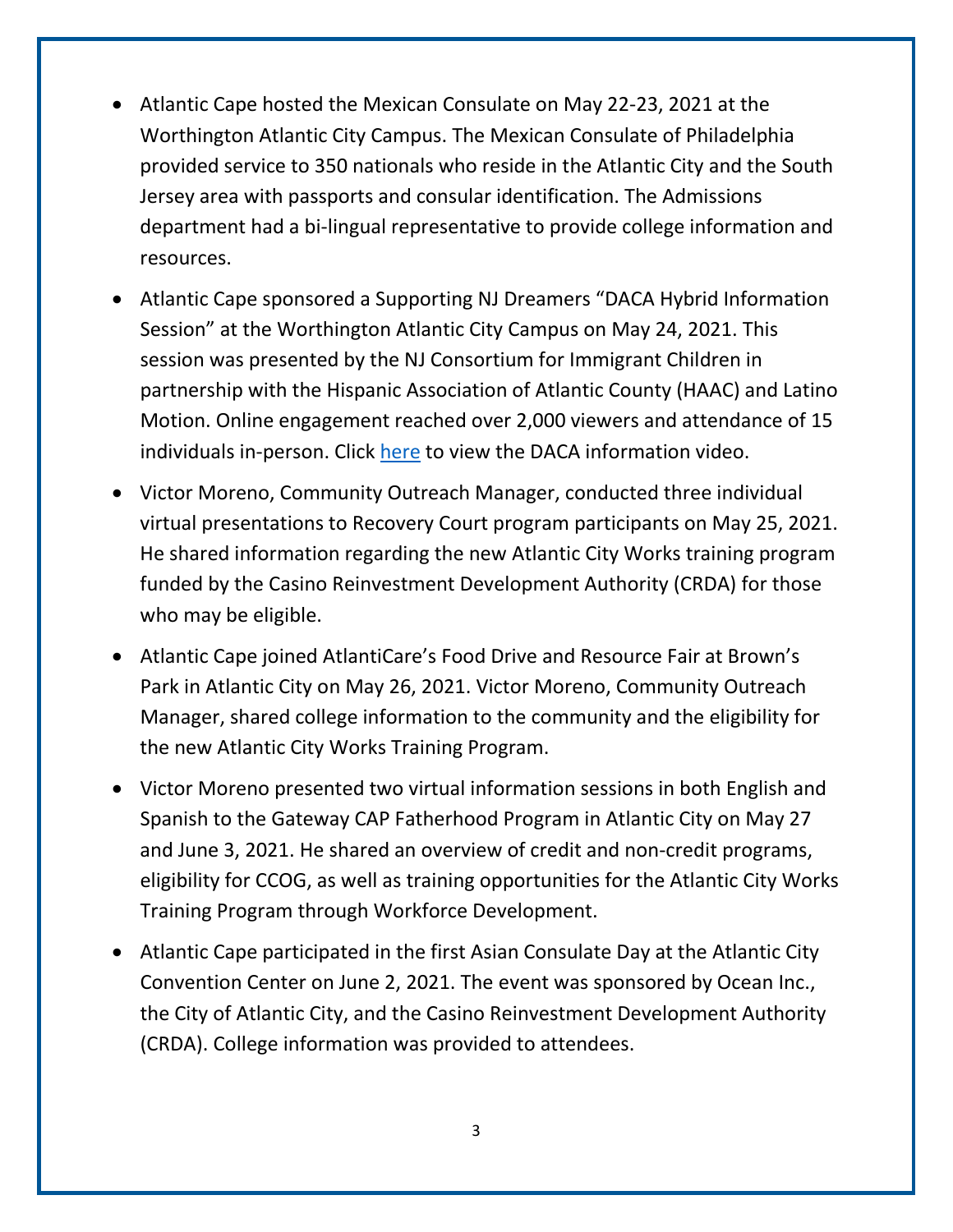• Dr. Natalie Devonish conducted a 45-minute workshop titled "College Bound" to the Leaders in Training (LIT) Youth Employment Program in Atlantic City on June 3-4, 2021. Dr. Devonish covered several topics from admissions, scholarships, and choosing the right college. The L.I.T. (Leaders in Training) Workforce Development Program began in 2019. The program mixes onsite job experiences with weekly training and personal development workshops.

### **Workforce Development**

- Kids College is currently accepting registrations for the summer programs beginning July 12. Based on the current registrations, the Mays Landing and Cape May County campuses will have Kids College programs running this summer.
- Atlantic Cape conducted virtual Microsoft Excel trainings to 40 South Jersey Industries employees in May.
- Workforce Development has begun conversations with Cape Regional, Shore Regional, and AtlantiCare to begin planning apprenticeship programs for the fall of 2021 through the Scaling Apprenticeship Grant. The apprenticeship programs allow our healthcare partners to identify current employees and begin moving them into high-demand Certified Medical Assistant positions. In addition, the apprenticeship program requires employers to award the participants two pay increases as they gain their skills after training.
- The Atlantic City Works Program has received over 70 participant intake forms. Currently, there are 12 participants funded by this program who have started their training programs.

### **Athletics**

### *Buccaneers Baseball Academic Achievement Award*

• Atlantic Cape students and members of the Buccaneers Baseball Team Shane Nanek and Collin Bradley earned 4.0 GPAs. As such, both received the Buccaneers Baseball Academic Achievement award for the Spring Semester '21.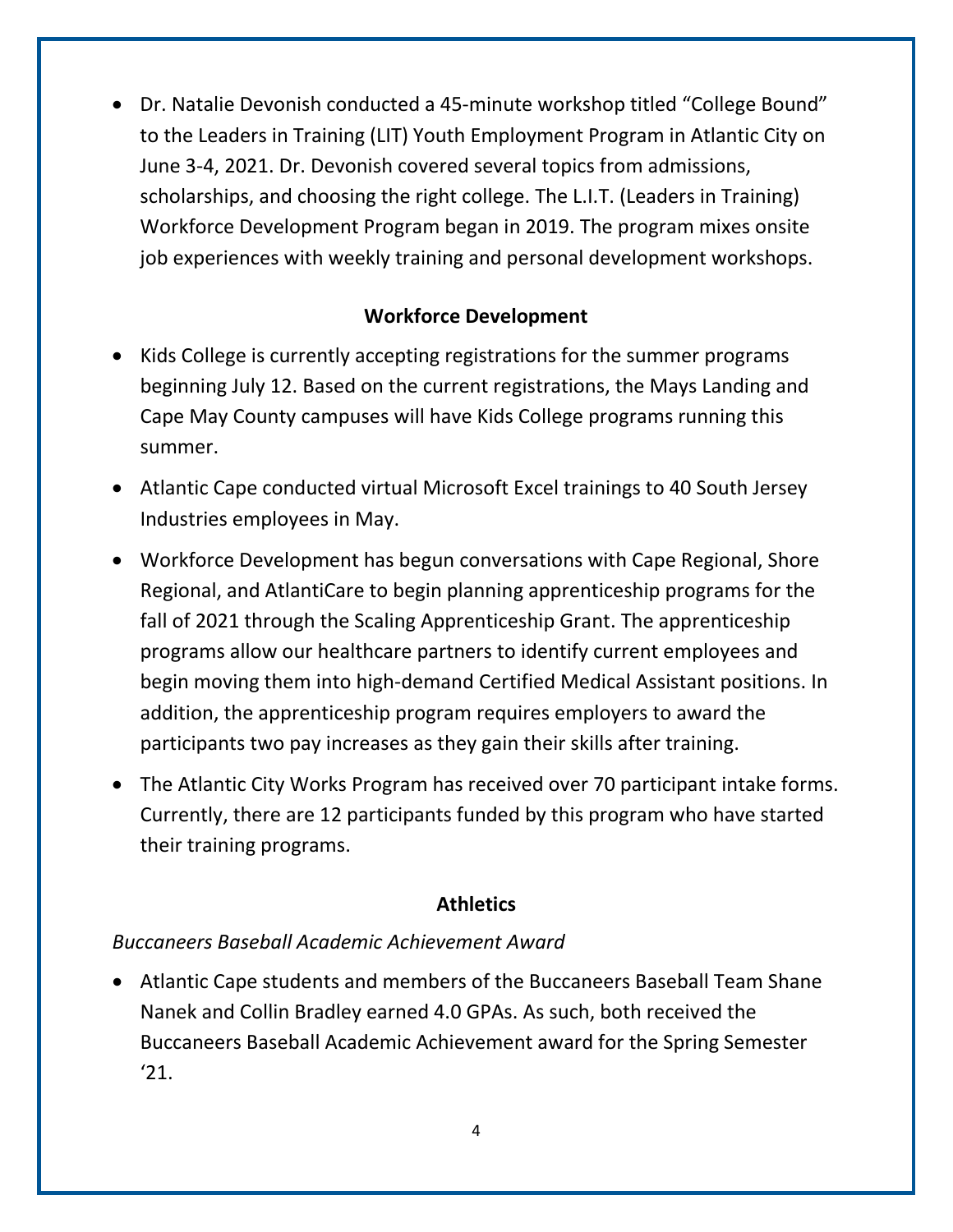- This is Mr. Bradley's second consecutive Academic Achievement Award.
- Recipients of this award have their name placed on a plaque hanging in the vestibule of the gym, and they will also receive their own individual plaque. Additionally, they will receive blazers with the Buccaneers Baseball crest. The blazers, along with all necessary tailoring, are donated courtesy of Boscov's Department store in Egg Harbor Township as part of their effort to support our team's pursuit of academic excellence.

# *Baseball Division III All-Region 19 Team*

- Congratulations to Jacob Brennan (pitcher), Angel Murray (Infield), and Luis Sauri II (Infield) for earning this year's baseball honors. These student athletes have been selected to the Division III All-Region 19 team.
- Our Buccaneer Baseball team had a great season ending #3 in the conference and #4 in the Region Tournament.

### *Soccer*

• Atlantic Cape continues to recruit for our new soccer teams for the Fall Semester. Information regarding this opportunity has been shared with community organizations, partners, and local high schools.

# **Capital Projects**

# **MAYS LANDING**

# *Boyer, Morse, and Richards (B-Buildings)*

• The bidding process is in place for Charles B. Boyer Hall, which is funded by the Securing Our Children's Future Grant and the County of Atlantic. The renovations of Silas Morse Hall and Samuel Richards Hall will be funded by Chapter 12.

# *Richard Somers Hall (D-Building)*

• The Richard Somers Hall renovation, funded by Chapter 12, was completed this month and Instructional Technology and Workforce Development staff are returning to the building.